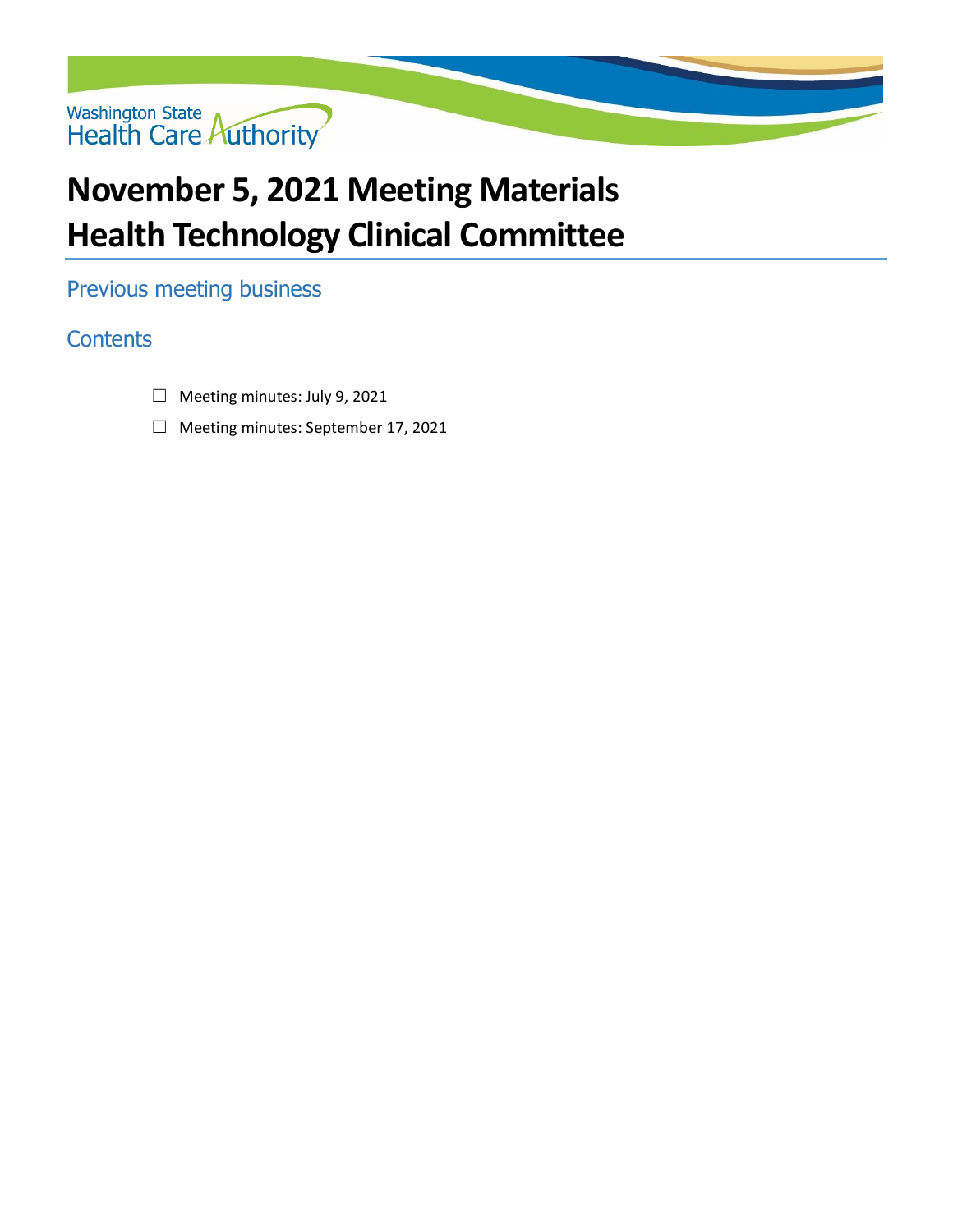# Washington State<br>Health Care Authority

#### **Health Technology Clinical Committee**

**Date:** July 9, 2021 **Time:** 8:00 – 9:00 a.m. **Location:** Webinar **Adopted:** Pending

#### Meeting materials and transcript are available on the **[HTA website.](http://www.hca.wa.gov/about-hca/health-technology-assessment/meetings-and-materials)**

#### **HTCC Minutes**

**Members present:** Larry Birger, MD; John Bramhall, MD, PhD; Clinton Daniels, DC, MS; Janna Friedly, MD, MPH; Chris Hearne, DNP, MPH; Conor Kleweno, MD; Christoph Lee, MD, MS, MBA; Laurie Mischley, ND, MPH, PhD; Sheila Rege, MD, MPH; Mika Sinanan, MD, PhD; Tony Yen, MD

#### **HTCC Formal Action**

- **1. Call to order:** Dr. Rege, chair, called the meeting to order; members present constituted aquorum.
- **2. HTA program updates:** Josh Morse, program director, presented HTCC meeting protocols and guidelines, and a high-level overview of the HTA program.

#### **3. Previous meeting business:**

**June 18, 2021 meeting minutes:** Draft minutes reviewed. Motion made and seconded to approve the minutes as written.

*Action:* Eleven committee members approved the June 18, 2021 meeting minutes.

**Sacroiliac Joint Fusion Rereview draft findings and decision:** Chair referred members to the draft findings and decision and called for further discussion. Two comments were addressed. One comment was a follow-up from the June 18 meeting public commenter. The second was from the North American Spine Society. The Committee considered whether the comments provided evidence that was overlooked. All members agreed the comments did not provide evidence that was overlooked.

No change was made to the draft determination language.

A motion was made on the draft determination and seconded to accept the findings and decision as final.

*Action:* Ten committee members approved the Sacroiliac Joint Fusion determination findings and decision. One member recused themselves.

**4. HTA program work in progress:** Josh Morse, program director, provided an update on upcoming HTCC meetings in November and the Committee retreat in September. The Committee discussed planning for the retreat meeting and potential guest speakers.

#### **5. Meeting adjourned**

#### **Draft**

P.O. Box 42712 • Olympia, WA 98504-2712 [• www.hca.wa.gov/hta/](http://www.hca.wa.gov/hta/) (360) 725-5126 • (360) 586-8827 (FAX) • TTY 711